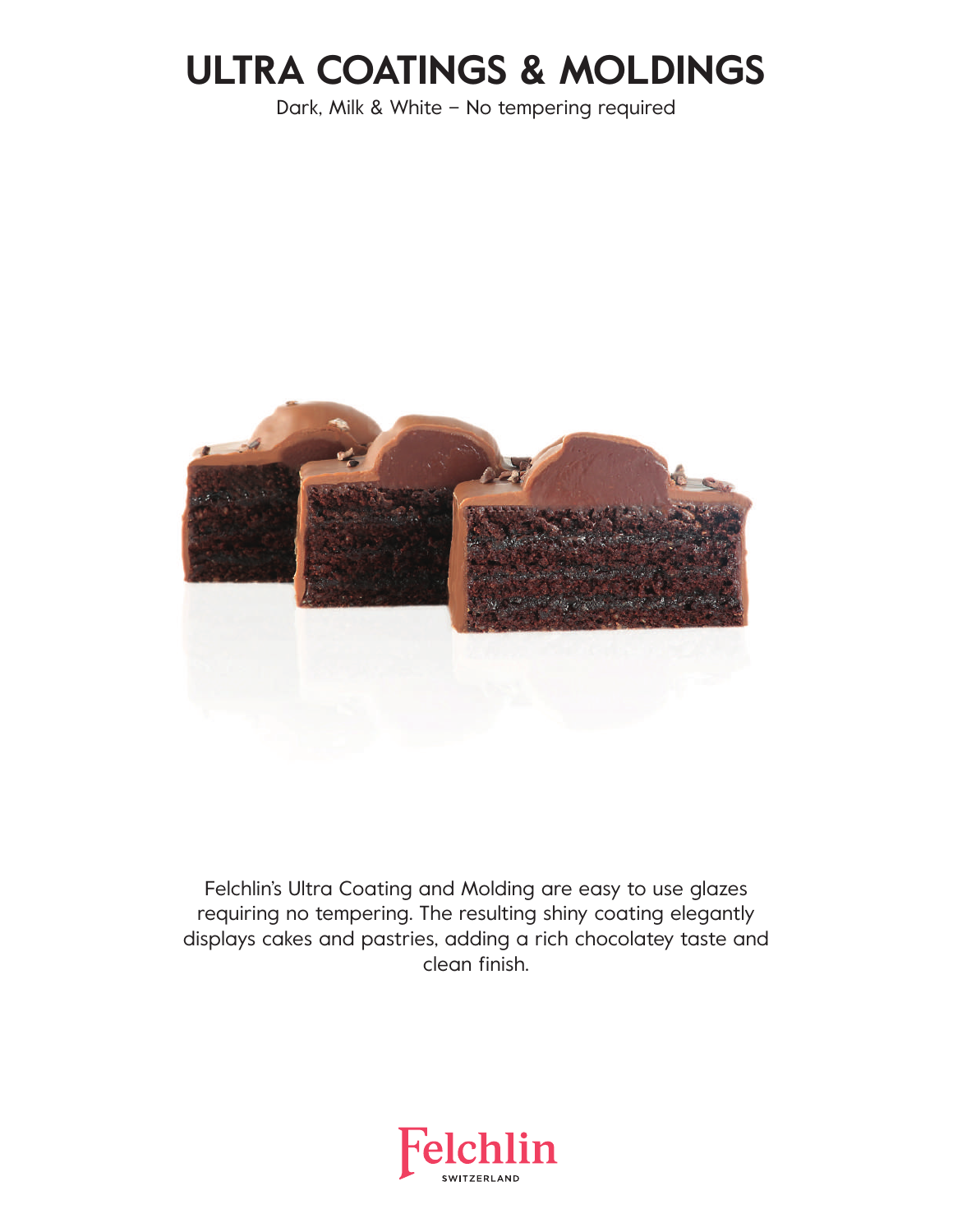### **ULTRA MOLDINGS**

(NO TEMPERING REQUIRED)

#### **MELT & USE**

The Ultra Molding - is easy to use as no tempering is required. Perfect for molded dimensional items or confectionery requiring a firmer coating as it sets with a shiny finish and firm snap.





MAX FELCHLIN AG Switzerland www.felchlin.com